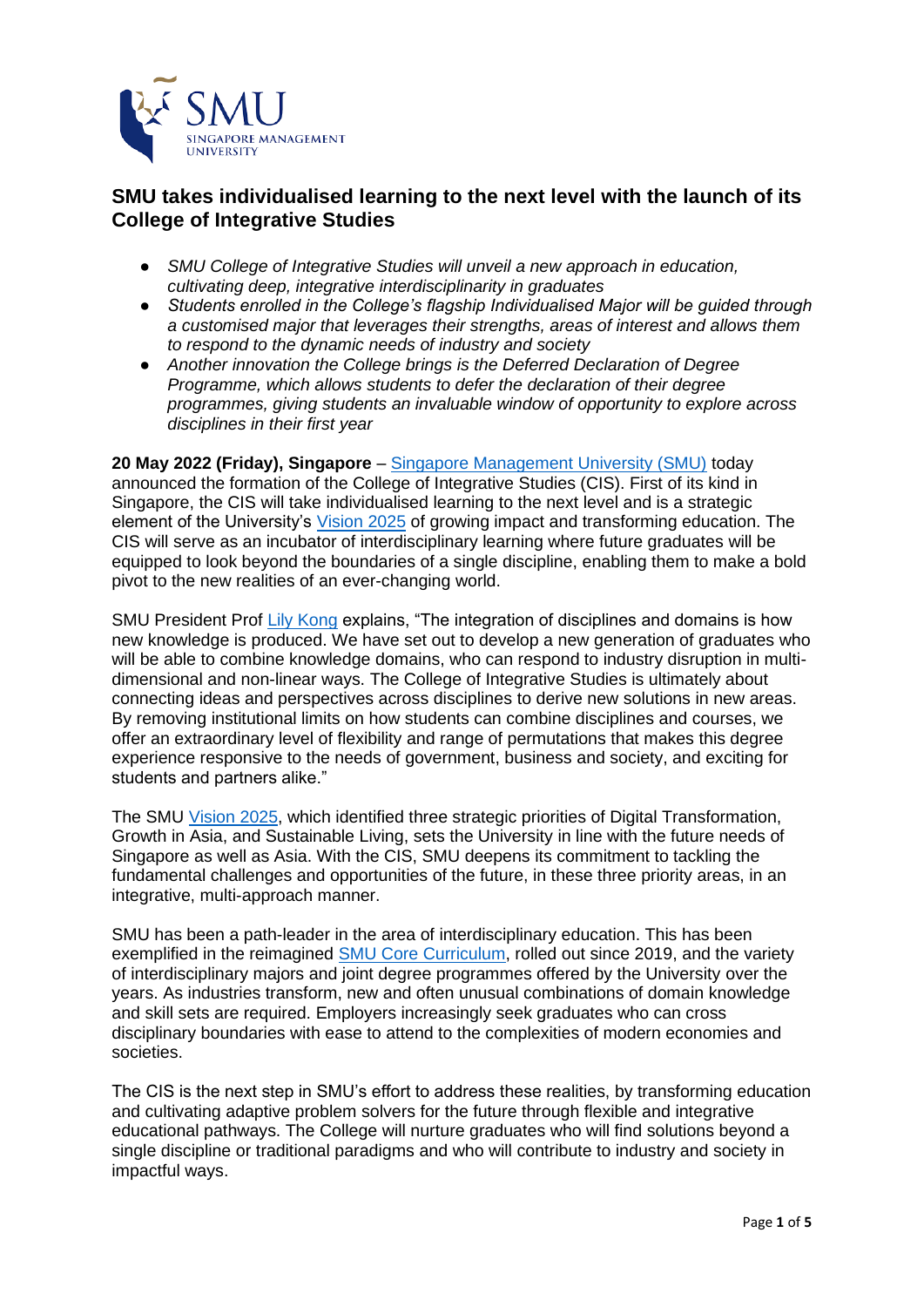

# *1. Key elements of CIS*

The College will welcome its first intake of up to 100 students in Academic Year 2023/24 and will be open to all students applying for admission to undergraduate degree programmes at SMU.

### *i. Deferred Declaration of Degree Programme (D3)*

A key innovation that the College brings is the Deferred Declaration of Degree Programme (D3), which allows students to defer the declaration of their degree programmes, giving students an invaluable window of opportunity over their first year to explore the range of disciplines available to them at SMU, enabling them to make a more intentional and informed decision.

Under the D3 programme, students enrol directly into the CIS but can also reserve places in up to two SMU Schools. By the end of their first year, a student on the D3 programme may opt for one of three options: (a) apply to the CIS's Individualised Major programme; (b) exercise one of their two reserved places; or (c) apply to transfer to another SMU programme other than the two indicated at admission (subject to destination School's approval).

### *ii. Individualised Major (IM)*

This is the College's flagship programme. The CIS is the only institution in Singapore giving students the option to individualise their majors with a selection from across the University's entire suite of courses. Students will graduate with a Bachelor of Integrative Studies degree upon the successful completion of the degree requirements. Allowing each student to customise and design their major according to their own strengths as well as the dynamic needs of industry and society, the CIS provides an avenue for students to configure their own unique path that is aligned with their past experiences, current interests and future ambitions.

The IM allows for students to select a professional track or a research track:

- The professional track envisages close exposure to industry and real-world problems, enabling students on this track to better bridge the gap between their university studies and future employment.
- The research track has a more academic focus and is particularly suitable for students with an interest in a research, government, or policy-making career.
- In both tracks, the CIS will leverage on SMU's industry partnerships, our trademark in excellent partner-focused work-study, and our SMU-X pedagogy which puts industry and real-world engagement at the centre of an experiential learning experience to help our students curate a programme fit for the needs of modern economies and societies.

Each student enrolled in the IM will be fully guided and supported by a faculty advisor drawn from the CIS faculty or from the larger SMU faculty to curate a unique and robust curriculum. Students on the professional track will also be assigned an industry mentor, and will be guided by their advisors and mentors to individualise a major in response to an industry or societal challenge (e.g. digital transformations in society, or sustainable living in the age of environmental disruption). Students on the academic track will also be supervised through a dissertation which will hone their research skills and prepare the student for future work in academic inquiry.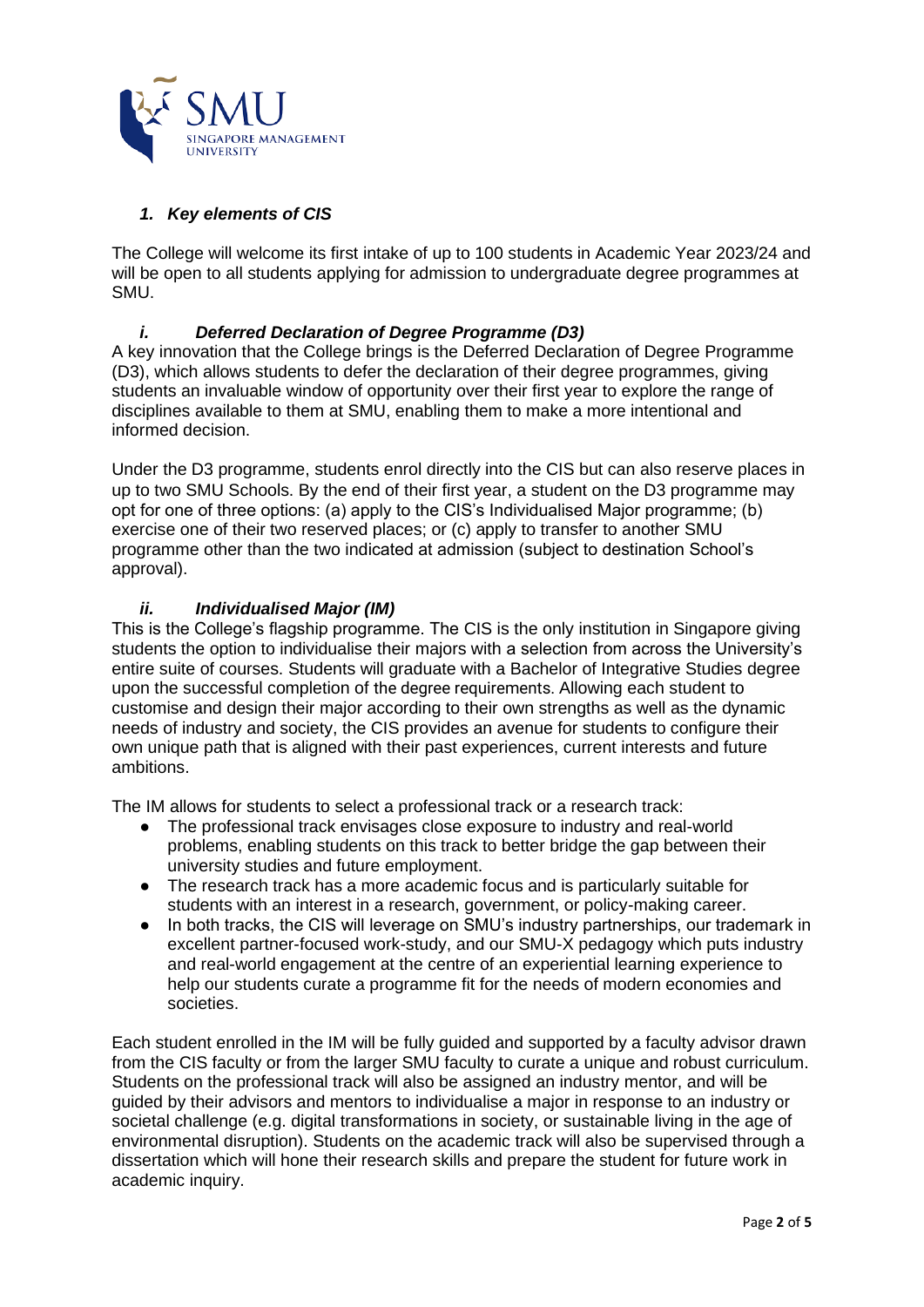

The CIS will admit its first class of about 100 students in Academic Year 2023/24. They will all be admitted to the D3 programme in their first year. Thereafter, around 40 students from the first 100 will be admitted into its flagship Individualised Major programme in their second year.

Similar to degree programmes offered at SMU, students enrolled in the IM can pursue international student exchange programmes, second majors, as well as will be allowed to pursue double degree programmes. The typical total course duration for students on the IM programme is 4 years, inclusive of the first year during which the student would be on the D3 programme.

#### *iii. Individualised Second Major (ISM)*

The CIS will also offer an Individualised Second Major. All students at SMU may opt to read a Second Major, which has a smaller set of requirements than a First Major. Like the IM, the ISM will also have a professional and research track. The CIS will admit its first batch of ISM students in Academic Year 2022/23.

Students currently enrolled in the university may apply for the ISM for enrollment from Academic Year 2022/23. Students admitted to the university from Academic Year 2022/23 may apply for the ISM for enrolment from Academic Year 2023/24 onwards.

#### *iv. The CIS Faculty*

Students of the College will benefit from the pedagogy and expertise of a world-class faculty renown for cutting-edge interdisciplinary research. The CIS faculty of around two dozen respected scholar-teachers come from a variety of disciplinary backgrounds. They include colleagues with expertise in computer science, economics, environmental science, history, geography, law, literature, and political science; many of whom work across disciplines and are experts in some of the biggest challenges and opportunities for Singapore and Asia's future. In time, SMU anticipates an even more diverse faculty with interests that intersect with and complement the expertise of faculty from its six Schools.

The CIS builds on the strengths of the SMU Core Curriculum, a programme with interdisciplinarity at its very heart, and the CIS teaching faculty have been instrumental in delivering the well-received SMU Core Curriculum. Launched in 2019, the Core Curriculum offers all SMU students courses under the Capabilities pillar to enable them to navigate the modern workplace, to develop intercultural sensitivity in the courses under the Communities pillar, and on the big questions that cut across time and space in courses delivered under the Civilisations pillar.

Putting current challenges, such as environment/climate, science and technology and digitalisation at the forefront of research agendas, our faculty bring their distinct disciplinary perspectives together to address modern challenges in an integrative fashion.

# *2. Feedback on the CIS from industry practitioners*

"We clearly see the benefits in our industry of enabling students to better understand the challenges of integrative learning with a deferred major declaration, as well as providing strong mentorship from academic and industry perspectives in the Individualised Major programme." — **Mr Edmund Lin, Chairman of Southeast Asia, Bain & Company**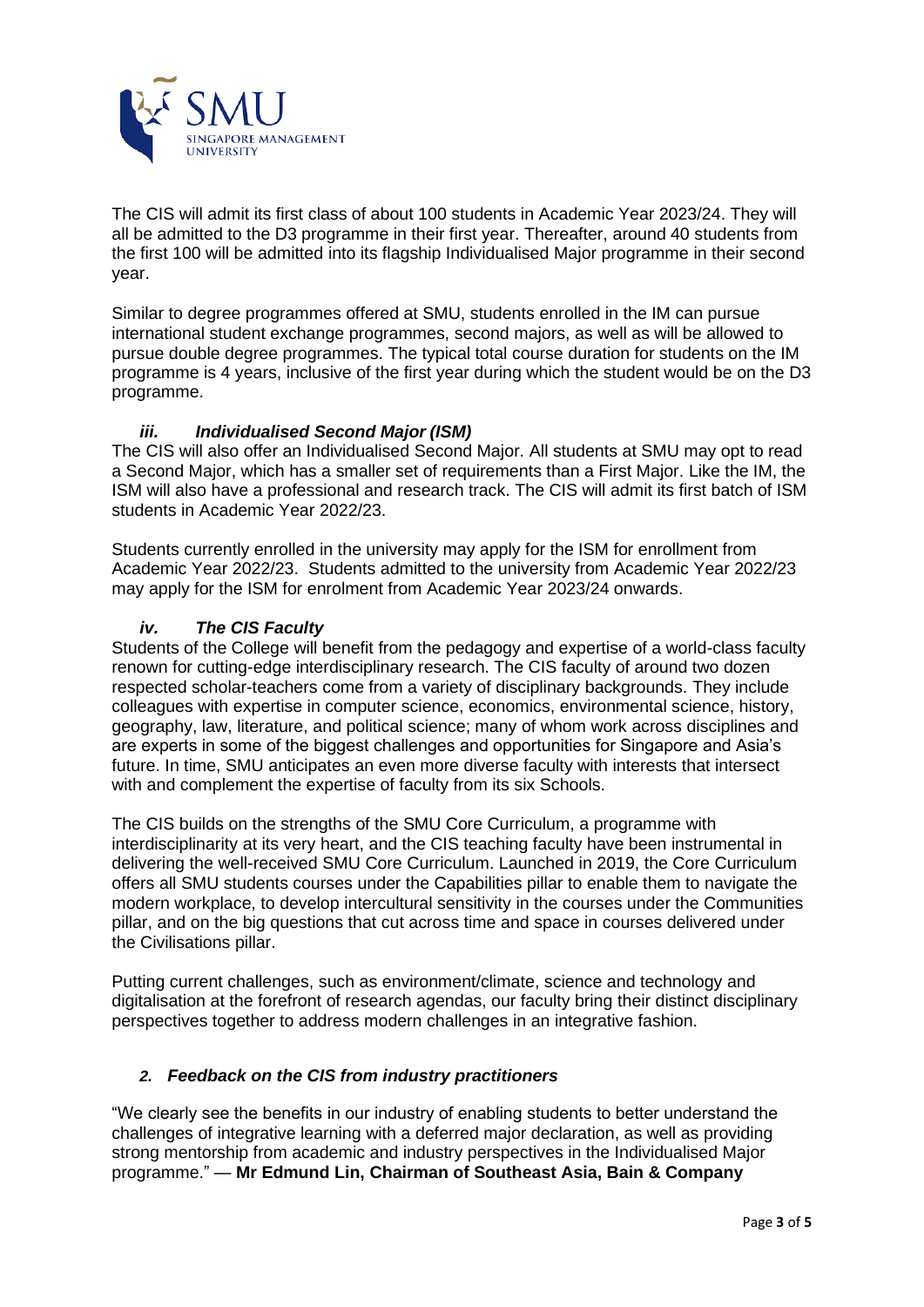

"I hope to see future students at the College graduating with a holistic and deeper appreciation for innovation, technology, and urban sustainability, similar to SMU students whom CDL has supported over the years under the CDL Young SDG Leaders Fund and Create4Good Challenge. I am confident that the curriculum developed will equip students with the necessary skillsets and proficiencies to excel not only in the sustainability industry, but in the wider society where every individual is poised to make a difference." — **Ms Esther An, Chief Sustainability Officer, City Developments Limited** 

"Just like how Lazada offers custom solutions empowering all our merchants for success, SMU's new Individualised Major has a similar vision – to help students combine knowledge and skillsets across domains, and come up with unique solutions that only an integrative approach can bring. This programme speaks to the dynamic needs of the future, and would be suitable for solving complex problems in the eCommerce industry which cuts across retail, technology, logistics and payment services. I'm excited to see the programme's cadre of graduates." — **Mr Loh Wee Lee, CEO**, **Lazada Singapore**

"To be a changemaker in the world, you need to think differently. And the only way to innovate and disrupt is to synergise different ideas and concepts, thus creating new ways of doing things. I've been working with SMU and its graduates for a while, and I've been consistently impressed with their energy and drive to succeed. The College of Integrative Studies, I believe, is a game changer for creating trailblazers who will help define the future and create a better world in the years to come." — **Mr Hian Goh, Founder & General Partner, Openspace Ventures**

"Business and society are changing, and the workforce needs to be well prepared to anticipate and respond nimbly to new skill demands in the future of work. The curriculum offered by the College of Integrative Studies at SMU will support inter-disciplinary learning and build capabilities that address industry needs. This is a welcome initiative to equip young graduates with important skills that can help them kickstart a successful career in a new global economy." — **Mr Dennis Tan, CEO, Prudential Singapore**

###